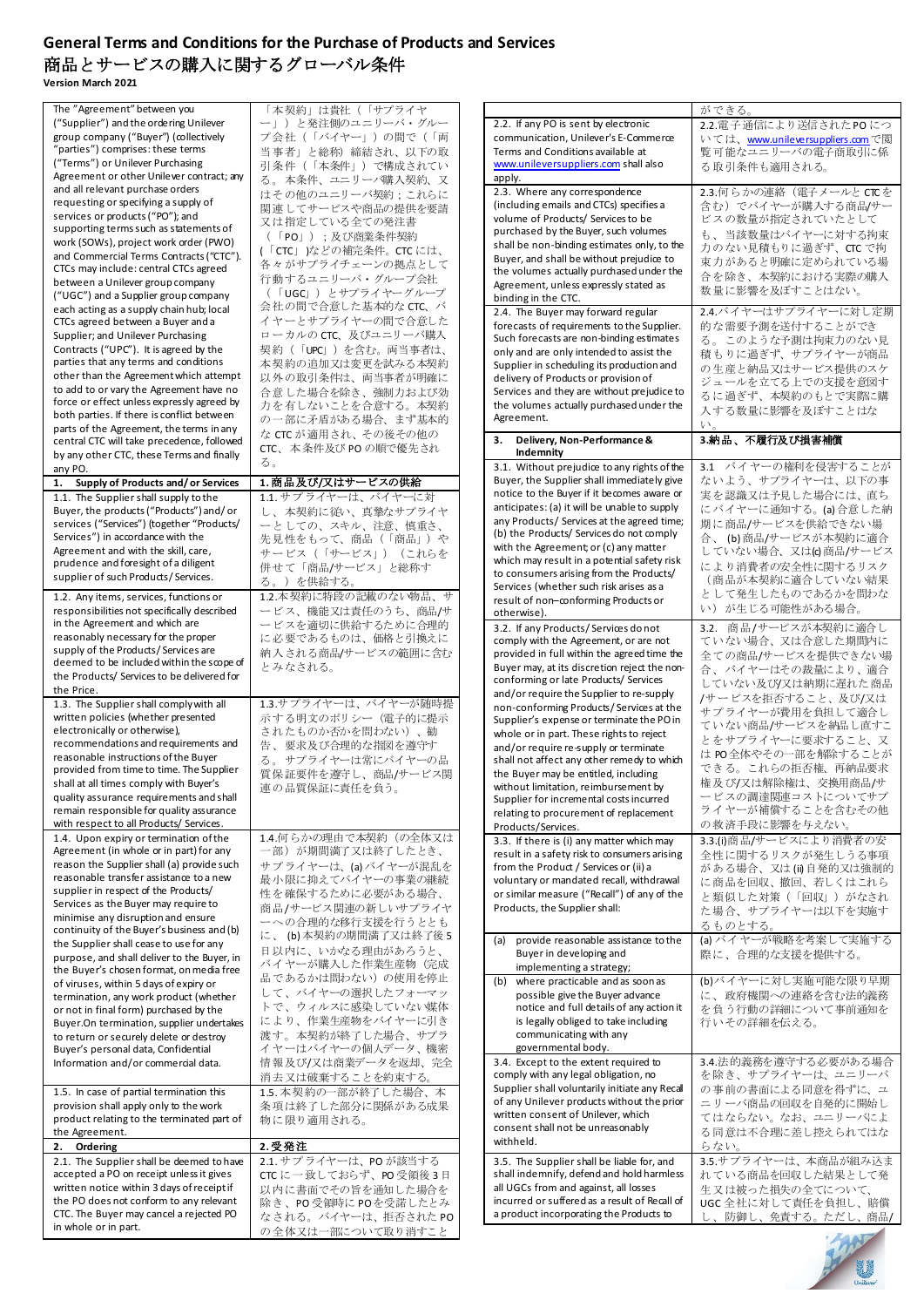| the extent that such Recall arises as a                                                                                                                                                                                                                                                                           | サービスの結果として回収を実施した                                                                                                           |
|-------------------------------------------------------------------------------------------------------------------------------------------------------------------------------------------------------------------------------------------------------------------------------------------------------------------|-----------------------------------------------------------------------------------------------------------------------------|
| result of the Products/Services, except to<br>the extent that these situations arise due                                                                                                                                                                                                                          | 場合に限り、当該状況が本商品の仕様<br>書の要件を原因とする場合を除く。                                                                                       |
| to the requirements of the Specifications                                                                                                                                                                                                                                                                         |                                                                                                                             |
| of the Products.                                                                                                                                                                                                                                                                                                  |                                                                                                                             |
| 3.6. The Supplier shall ensure it has, and<br>shall for the duration of the Agreement<br>maintain in place, adequate general<br>liability insurance and as relevant,<br>professional liability, product liability<br>and/or other insurance and shall provide<br>satisfactory evidence at the Buyer's<br>request. | 3.6 サプライヤーは、適切な一般賠償責<br>任保険及び関連する専門職業賠償責任<br>保険、製造物責任保険やその他の保険<br>に加入し、本契約期間中その加入を継<br>続するとともに、バイヤーが要請した<br>場合には十分な証拠を提示する。 |
| 4. Price and Payment                                                                                                                                                                                                                                                                                              | 4.料金と支払                                                                                                                     |
| 4.1. The price for the Products/ Services                                                                                                                                                                                                                                                                         | 4.1.商品/サービスの価格(「価格」)は本                                                                                                      |
| shall be as set out in the Agreement                                                                                                                                                                                                                                                                              | 契約に定める。価格には出荷準備と梱                                                                                                           |
| ("Price") which Price indudes all shipment<br>preparation and packaging cost but                                                                                                                                                                                                                                  | 包コストを含むが、書面で価格の内訳<br>を合意した場合を除き、付加価値税                                                                                       |
| excludes VAT, sales tax or equivalent                                                                                                                                                                                                                                                                             | (VAT)、売上税又はこれに相当するも                                                                                                         |
| unless set out in a breakdown of the Price                                                                                                                                                                                                                                                                        | のは含まない。                                                                                                                     |
| and agreed in writing.                                                                                                                                                                                                                                                                                            |                                                                                                                             |
| 4.2. Invoices shall comply with the<br>invoicing requirements on                                                                                                                                                                                                                                                  | 4.2.請求書は <u>www.unileversuppliers.com</u><br>の請求要件を導守する。                                                                    |
| www.unileversuppliers.com                                                                                                                                                                                                                                                                                         |                                                                                                                             |
| 4.3. Payment terms are 90 days from                                                                                                                                                                                                                                                                               | 4.3 支払期間は、PO若しくは CTC に別                                                                                                     |
| receipt of invoice or receipt of Products/                                                                                                                                                                                                                                                                        | 途指定がある場合、又は適用法のもと                                                                                                           |
| Services if later, except as specified<br>otherwise in the PO or CTC or if restricted                                                                                                                                                                                                                             | で制限されている場合を除き、請求書<br>の受領又は商品/サービスの受領のう                                                                                      |
| under mandatory Applicable Laws. Where                                                                                                                                                                                                                                                                            | ち、いずれか遅い日から90日間とす                                                                                                           |
| the day nominated or determined for                                                                                                                                                                                                                                                                               | る。支払いを指定された日又は決定さ                                                                                                           |
| payment is not a day on which banks are                                                                                                                                                                                                                                                                           | れた日が、バイヤーの所在国において                                                                                                           |
| open for general business in the country in<br>which the Buyer is located ("Working                                                                                                                                                                                                                               | 銀行が通常業務の営業日(「営業                                                                                                             |
| Day"), then the day for payment shall be                                                                                                                                                                                                                                                                          | 日」)ではない場合、支払を指定され                                                                                                           |
| the first Working Day after the day                                                                                                                                                                                                                                                                               | た日又は決定された日の次の最初の営<br>業日を支払日とする。                                                                                             |
| nominated or determined.                                                                                                                                                                                                                                                                                          | 5. 保証、表明、引受及び補償                                                                                                             |
| Warranties, Representations,<br>5.<br><b>Undertakings and Indemnities</b>                                                                                                                                                                                                                                         |                                                                                                                             |
| The Supplier represents, warrants and<br>undertakes to the Buyer that:                                                                                                                                                                                                                                            | サプライヤーはバイヤーに対して、以<br>下を表明して保証し引き受ける。                                                                                        |
| 5.1. it possesses the requisite skill,                                                                                                                                                                                                                                                                            | 5.1.サプライヤーは本契約の義務を履行                                                                                                        |
| experience, knowledge, personnel and                                                                                                                                                                                                                                                                              | するために必要不可欠なスキル、経                                                                                                            |
| facilities necessary to fulfill its obligations                                                                                                                                                                                                                                                                   | 験、知識、人員及び施設を有してい                                                                                                            |
| under this Agreement. Supplier further<br>possesses and/or is in compliance with all                                                                                                                                                                                                                              | る。更にサプライヤーは、本契約の義                                                                                                           |
| necessary licences, intellectual property                                                                                                                                                                                                                                                                         | 務を実施、実現、履行するために必要<br>なあらゆるライセンス、知的財産                                                                                        |
| ("IP") rights, permits and approvals                                                                                                                                                                                                                                                                              | (「IP」)権、許可及び承認を有し及                                                                                                          |
| required to execute, deliver and perform                                                                                                                                                                                                                                                                          | び/又は遵守している。                                                                                                                 |
| its obligations under this Agreement.<br>5.2. at the time of provision, the                                                                                                                                                                                                                                       | 商品/サービスの提供時に、該当す<br>5.2                                                                                                     |
| Products/ Services shall, where applicable,                                                                                                                                                                                                                                                                       | る商品/サービスが、(a)バイヤーが承                                                                                                         |
| be (a) supplied or manufactured in                                                                                                                                                                                                                                                                                | 認又は提供した商品/サービスの仕様書                                                                                                          |
| accordance with the specifications for<br>such Products/Services as approved or                                                                                                                                                                                                                                   | (「仕様書」)に従い、供給又は製造                                                                                                           |
| provided by Buyer ("Specifications"), (b) of                                                                                                                                                                                                                                                                      | されており、(b)高品質であり、(c)欠<br>陥がなく、(d)合理的に予想される使用                                                                                 |
| good quality, (c) free from any defects, (d)                                                                                                                                                                                                                                                                      | 目的に適しており、(e)先取特権、債                                                                                                          |
| fit for the purpose for which they are<br>reasonably expected to be used and (e)                                                                                                                                                                                                                                  | 権、質権又はその他の負担が付されて                                                                                                           |
| free from any liens, claims, pledges or                                                                                                                                                                                                                                                                           | いない。                                                                                                                        |
| other encumbrances;                                                                                                                                                                                                                                                                                               |                                                                                                                             |
| 5.3. the Products/ Services and their                                                                                                                                                                                                                                                                             | 5.3.商品/サービス、その供給、調達、                                                                                                        |
| supply, sourcing, manufacture, packaging,<br>sale, delivery or the use by the Buyer                                                                                                                                                                                                                               | 製造、梱包、販売、納品、又はバイヤ<br>ーによる商品/サービスの使用が、第三                                                                                     |
| thereof shall not infringe the IP rights of                                                                                                                                                                                                                                                                       | 者の知的財産権を侵害していない。第                                                                                                           |
| any third party. In the event of a third                                                                                                                                                                                                                                                                          | 三者が本契約に違反して知的財産権が                                                                                                           |
| party claim for IP infringement in breach                                                                                                                                                                                                                                                                         | 侵害されたとして請求をした場合、サ                                                                                                           |
| of the Agreement, the Supplier shall be<br>liable for, and shall indemnify, defend and                                                                                                                                                                                                                            | プライヤーは、当該請求に関連して発                                                                                                           |
| hold harmless all UGCs from and against                                                                                                                                                                                                                                                                           | 生する全ての損失について、UGC全社<br>に対し責任を負担し、賠償し、防御                                                                                      |
| all losses incurred in connection with such                                                                                                                                                                                                                                                                       | し、免責する。                                                                                                                     |
| claim:<br>5.4. it shall and the applicable Products/                                                                                                                                                                                                                                                              | サプライヤー及び供給された当該<br>5.4                                                                                                      |
| Services supplied shall comply with all                                                                                                                                                                                                                                                                           | 商品/サービスは、本商品/サービスの                                                                                                          |
| relevant laws, including but not limited to                                                                                                                                                                                                                                                                       | 製造、供給及びJ又は受領を行う国、及                                                                                                          |
| governmental, legal, regulatory and                                                                                                                                                                                                                                                                               | びバイヤーが商品/サービスを使用する                                                                                                          |
| professional requirements ("Applicable<br>Laws") in force in the countries of                                                                                                                                                                                                                                     | か本商品を組み込んだ商品を販売する                                                                                                           |
| manufacture, supply and/or receipt of the                                                                                                                                                                                                                                                                         | と通知された国において効力を有する<br>あらゆる関連法規(政府要件、法的要                                                                                      |
| Products/ Services and any countries of                                                                                                                                                                                                                                                                           | 件、規制要件、専門的な要件(「適用                                                                                                           |
| which it has been notified where the                                                                                                                                                                                                                                                                              | 法」)を含むがこれらに限らない。)                                                                                                           |
| Buyer will use the Products/Services or sell<br>products incorporating the Products and                                                                                                                                                                                                                           | を遵守する。サプライヤーは、バイヤ                                                                                                           |
| the Supplier shall provide Buyer with the                                                                                                                                                                                                                                                                         | ーが適用法を遵守し商品/サービスを利                                                                                                          |
| information reasonably required by Buyer                                                                                                                                                                                                                                                                          | 用するために、バイヤーが合理的に要                                                                                                           |
| in order for Buyer to utilise the Products/<br>Services in compliance with Applicable                                                                                                                                                                                                                             | 請した情報をバイヤーに提供する。                                                                                                            |
| Laws.                                                                                                                                                                                                                                                                                                             |                                                                                                                             |
| <b>Responsible Sourcing Policy and</b><br>6.                                                                                                                                                                                                                                                                      | 6. 責任ある調達ポリシーおよび贈賄防                                                                                                         |

| <b>Anti-Bribery Compliance</b>                                                        | 止 のコンプライアンス                                  |
|---------------------------------------------------------------------------------------|----------------------------------------------|
| 6.1. Supplier acknowledges that it has                                                | 6.1. サプライヤーは、それがユニリー                         |
| read the Unilever Responsible Sourcing                                                | バ責任調達方針(「RSP」)を読んだこ                          |
| Policy (the "RSP") and understands that it                                            | とを認め、それが以前のすべてのサプ                            |
| replaces all previous supplier codes.                                                 | ライヤーコードを置き換わることを理                            |
| Supplier agrees:<br>a) that all entities of the Supplier group                        | 解しています。サプライヤーは以下に                            |
| will comply with the Mandatory                                                        | ついて同意します:                                    |
| Requirements set out in the RSP (the                                                  | a) は、サプライヤーグループのすべて                          |
| "Mandatory Requirements"); and                                                        | の企業は、RSP(「必須要件」)に定め                          |
| b) to take at its own cost any action                                                 | る必須の要件を遵守すること。 そして                           |
| reasonably required by Unilever to:                                                   | b) 自身の費用で合理的にユニリーバが<br>求める行動を取ります:           |
| (i) verify compliance by all entities of the<br>Supplier group with the Mandatory     | (i) 必須要件とサプライヤーグルー                           |
| Requirements; and                                                                     | プのすべての事業体の準拠を検証しま                            |
| (ii) rectify any non-compliance by an entity                                          | す。そして                                        |
| of the Supplier group within the                                                      | (ii) ユニリーバで定められた期間内                          |
| timeframe stipulated by Unilever.                                                     | に、サプライヤーグループの企業によ                            |
|                                                                                       | るすべての不遵守を是正。                                 |
| 6.2. Consistent with its undertakings                                                 | 6.2. 上記[6.1]に規定するサプライヤー                      |
| under (6.1) above, Supplier undertakes<br>that:                                       | の義務との一貫性を保つために、サプ                            |
| (a) to the best of its knowledge                                                      | ライヤーは以下のことを確約します:<br>(a) 知る限りにおいて(合理的みて必要    |
| (reasonable enquiries having been                                                     | な調査がサプライヤーによってな                              |
| conducted by the Supplier), at the date of                                            | されたとして)、この契約が効力                              |
| entering into force of this Agreement,                                                | を発生する時点において、サプラ                              |
| neither it, nor its directors, officers or<br>employees, have directly or indirectly, | イヤー、その取締役、役員、ある                              |
| paid, promised or offered to pay,                                                     | いは従業員は、直接または間接を                              |
| authorised the payment of, or accepted                                                | 問わず、支払い、支払いの約束、                              |
| any undue money or other advantage of                                                 | 支払いの申し入れ、支払いを許可                              |
| any kind in any way connected with the                                                | する、あるいは、支払期限のない                              |
| Supplier's relationship with Unilever under<br>this Agreement or otherwise;           | 条件を受諾することはなく、ある                              |
| (b) neither it, nor its directors, officers or                                        | いはその他サプライヤーとユニリ<br>ーバとの本契約に基づく関係に関           |
| employees, will violate any applicable anti-                                          | 連する、いかなる種類、方法によ                              |
| bribery laws or standards. Specifically,                                              | る便宜も受けていないこと。                                |
| Supplier agrees that it will not, directly or                                         | (b) サプライヤー、その取締役、役員、                         |
| indirectly, pay, promise or offer to pay,<br>accept or authorise the payment of any   | あるいは従業員は、贈収賄の禁止                              |
| undue money or other advantage to a                                                   | に関するいかなる法律や基準に違                              |
| public official or representative of a State-                                         | 反していないこと。特に、サプラ                              |
| owned enterprise, or to any person or                                                 | イヤーは、直接または間接を問わ                              |
| entity in connection with the improper                                                | ず、支払い、支払いの約束あるい                              |
| performance of any public or business<br>function or activity. In addition, no        | は支払いの申し入れ、支払期限の<br>ない支払条件を受諾または承認す           |
| payment shall be made to anyone for any                                               | る、あるいはその他の便宜を公務                              |
| reason on behalf of or for the benefit of                                             | 員あるいは国有企業を代理する                               |
| Unilever which is not properly and                                                    | 者、または、公的なあるいは私的                              |
| accurately recorded in the Supplier's                                                 | なビジネス上の部門はその活動の                              |
| books and records, including amount,<br>purpose and recipient, all of which shall be  | 不適切な行為に関連している人物                              |
| maintained with supporting                                                            | に対して行わないこと。加えて、                              |
| documentation;                                                                        | いかなる理由であろうと、ユニリ                              |
| (c) it shall not and shall not authorize its                                          | ーバを代理して、あるいはユニリ                              |
| subcontractors, agents or other third<br>parties to request, agree to receive or      | ーバの利益のために、サプライヤ<br>一の帳簿と記録に正確に記録(そ           |
| accept a financial or other advantage                                                 | のすべてが証拠書類として保管さ                              |
| where, in anticipation of or in                                                       | れるべき金額、目的、受領者に関                              |
| consequence thereof, a relevant function                                              | する記録を含む)されない、いか                              |
| or activity is or may be performed                                                    | なる支払いもないこと。                                  |
| improperly;<br>(d) it has taken and will continue to take                             | (c) サプライヤーおよびサプライヤーの                         |
| reasonable measures to prevent its                                                    | 下請業者、エージェントその他の<br>第三者をして、金銭的な、または           |
| subcontractors, agents or any other third                                             | その他の便宜を受け取るまたは受                              |
| parties, subject to its control or                                                    | 諾することを、そうした便宜を見                              |
| determining influence, from engaging in<br>any conduct that would contravene (a), (b) | 据えて、あるいはそうした便宜の                              |
| or (c) above.                                                                         | 結果、関連する部署または活動が                              |
| Supplier acknowledges the importance                                                  | 不適切に行われている、あるいは                              |
| that all entities of the Supplier group                                               | 行われる可能性がある場合、要求                              |
| comply with the Mandatory Requirements                                                | あるいは合意し、またはさせては                              |
| set out in the RSP together with the<br>requirements at 6.2 (a), (b) and (c) above.   | ならない。                                        |
| Further, Supplier undertakes to notify                                                | (d) サプライヤーは、その下請業者、エ                         |
| Unilever if it learns of or has reason to                                             | ージェントおよび他の第三者でサプラ<br>イヤーの支配下にある、あるいは影響       |
| believe that any breach of any such                                                   | を及ぼすことができる者に対して、上                            |
| obligation has occurred.                                                              | 記(a) 、(b) あるいは(c) に違反するよう                    |
| If any member of the Supplier Group fails<br>to meet the relevant Mandatory           | ないかなる行為にも関係することのな                            |
| Requirements in the RSP or any of the                                                 | いよう、合理的な手段を、すでに講                             |
| representations and/or warranties set out                                             | じ、また継続して講じていくこと。                             |
| in $6.2$ (a), (b) and (c) above, then where                                           |                                              |
| Unilever considers that such a breach can<br>be remediated, Supplier shall take all   | サプライヤーは、サプライヤーグルー                            |
| further steps as reasonably stipulated by                                             | プのすべての企業が 6.2 で定める<br>(a)、(b) および上記の (c) 要件と |
| Unilever to remedy the breach, including                                              | ともに、RSPに定める必須要件に準拠                           |
| the implementation of adequate                                                        | 重要性を認識する。また、サプライヤ                            |
| procedures so that no such breach will<br>arise again.                                | ーは、いかなる義務の不履行が発生し                            |
|                                                                                       |                                              |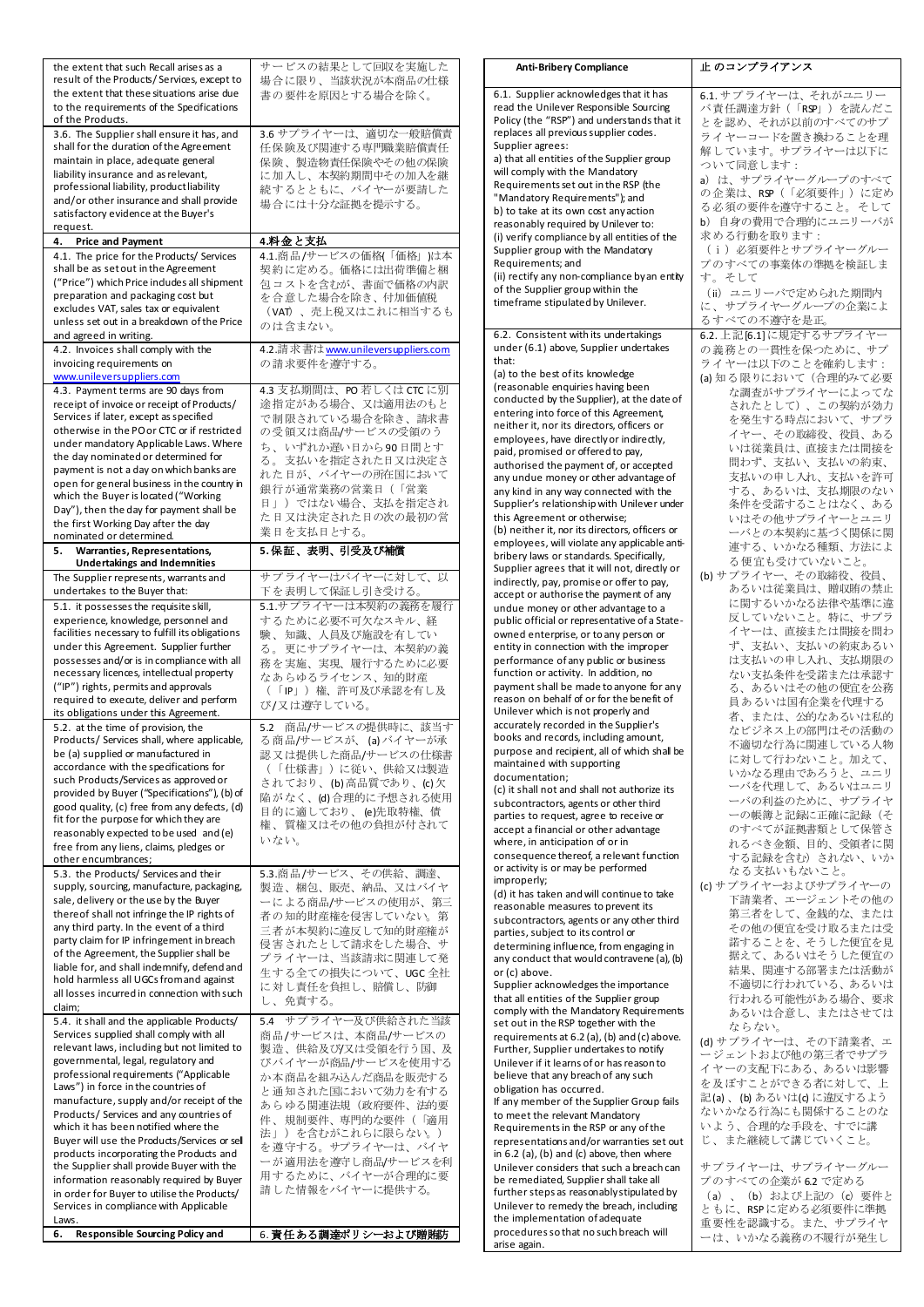| Where concerns arising out of the breach<br>are material and the breach cannot be or<br>is not remedied in accordance with the<br>requirements set out above, Unilever<br>reserves the right to terminate this<br>Agreement with immediate effect. In the<br>event that Unilever terminates this<br>Agreement under this provision, without<br>prejudice to any charges owing or any<br>other pre-existing liabilities, no member of<br>the Supplier Group shall be entitled to<br>claim compensation or any further<br>remuneration, regardless of any activities<br>or agreements with additional third | たことを知った場合または、発生した<br>と信じる理由がある場合ユニリーバに<br>通知することを約束します。<br>サプライヤーグループのいかなるメン<br>バーが、RSPに定める必須要件または<br>上記 6.2 (a) 、 (b) および (c) に定<br>める表明およびはたは保証に違反した<br>場合、ユニリーバが、そのような違反<br>は是正されるべきと考えた場合は、サ<br>プライヤーはそのような違反が再発し<br>ないために適切な手続を実施すること<br>を含めて、、ユニリーバが合理的に定                                      | domain through no fault of the Supplier or<br>the Supplier is required to disdose it by<br>law. Any breach of the Supplier's<br>obligations under this clause by its officers<br>and employees shall be deemed to be a<br>breach by the Supplier. Except to the<br>extent required under Applicable Laws or<br>necessary for the performance of<br>remaining obligations under the<br>Agreement, all Confidential Information<br>shall be returned to the Buyer or, if<br>requested, destroyed on termination or<br>expiry of the Agreement.<br><b>Intellectual Property Rights</b><br>8.                                                                                                                                                                                                     | プライヤーの違反とみなされる。適用<br>法のもとで要求されている場合や本契<br>約の残存義務を履行する必要がある場<br>合を除き、すべての機密情報は本契約<br>の解除時又は期間満了時にバイヤーに<br>返却し、要請があった場合には破棄す<br>る。<br>8.知的財産権                                                                                                                                                                                                                          |
|-----------------------------------------------------------------------------------------------------------------------------------------------------------------------------------------------------------------------------------------------------------------------------------------------------------------------------------------------------------------------------------------------------------------------------------------------------------------------------------------------------------------------------------------------------------------------------------------------------------|------------------------------------------------------------------------------------------------------------------------------------------------------------------------------------------------------------------------------------------------------------------------------------------------------|-----------------------------------------------------------------------------------------------------------------------------------------------------------------------------------------------------------------------------------------------------------------------------------------------------------------------------------------------------------------------------------------------------------------------------------------------------------------------------------------------------------------------------------------------------------------------------------------------------------------------------------------------------------------------------------------------------------------------------------------------------------------------------------------------|----------------------------------------------------------------------------------------------------------------------------------------------------------------------------------------------------------------------------------------------------------------------------------------------------------------------------------------------------------------------|
| parties entered into before termination.                                                                                                                                                                                                                                                                                                                                                                                                                                                                                                                                                                  | めた、すべての追加的な手段を講じる                                                                                                                                                                                                                                                                                    | 8.1. Each party shall remain the owner of                                                                                                                                                                                                                                                                                                                                                                                                                                                                                                                                                                                                                                                                                                                                                     | 8.1.各当事者は、他方当事者との関係が                                                                                                                                                                                                                                                                                                                                                 |
| The RSP including the Mandatory<br>Requirements can be accessed on:<br>http://www.unilever.com/responsible-<br>sourcing-policy/.                                                                                                                                                                                                                                                                                                                                                                                                                                                                          | 必要があります。。<br>違反から生じる懸念が、重大であり、<br>かかる違反が、上述の要件に従って是<br>正できない、または是正されていない<br>場合には、ユニリーバはただちに、本<br>契約を終了する権利を留保します。ユ<br>ニリーバが、本条項に基づいて本契約<br>を解除した場合には、発生しているい<br>かなる負担または既存の義務を損なう<br>ことなく、サプライヤーグループのい<br>かなる企業も、契約解除前にその他の<br>第三者との間で合意した行動や契約の<br>内容に関わらず、補償またはそれ以上<br>の報酬を請求する権利を有することは<br>ありません。 | all IP owned by it before the start of its<br>relationship with the other party<br>independently or created outside the<br>scope of such relationship ("Background<br>IP"). The Buyer shall remain the owner of<br>IP, whether existing or future, relating to<br>or created in the course of the Supplier's<br>performance of its obligations under the<br>Agreement and as such Supplier shall<br>assign and shall procure that all third<br>parties assign to the Buyer with full title<br>guarantee, the IP rights in the deliverables,<br>including any customisations to the<br>Products/ Services, but excluding the<br>Supplier's Background IP. Where<br>assignment of title is not legally feasible,<br>Supplier hereby grants and shall procure<br>that all third parties grant to | 開始する前に独立して有していた又は<br>当該関係の範囲外で作成された全ての<br>知的財産(「バックグラウンド IP」)<br>の継続的な保有者である。バイヤー<br>は、既存のものか将来のものかを問わ<br>ず、本契約においてサプライヤーが負<br>担する義務の履行に関して又は履行し<br>た際に創造された知的財産の保有者と<br>する。このため、当該サプライヤー<br>は、カスタマイズされた商品/サービス<br>を含みサプライヤーのバックグラウン<br>ド IP を除く派生物の知的財産権の完全<br>な権利を保証してバイヤーに譲渡し、<br>又は第三者からバイヤーに譲渡させ<br>る。権利の譲渡が法的に不可能な場<br>合、サプライヤーは(完全なサブライ<br>センス権と共に)、商品/サービスの使 |
|                                                                                                                                                                                                                                                                                                                                                                                                                                                                                                                                                                                                           | 必須の要件を含む RSP は上のアクセス<br>することができます:<br>http://www.unilever.com/responsible-<br>sourcing-policy/                                                                                                                                                                                                       | Unilever/Buyer, a world-wide, perpetual,<br>irrevocable, non-exdusive, assignable,<br>royalty-free licence (with full right to<br>sublicense) to use, reproduce, exploit,<br>modify, alter or integrate the Products/                                                                                                                                                                                                                                                                                                                                                                                                                                                                                                                                                                         | 用、複製、活用、修正、変更又は統合<br>を制限なく行うことのできる、全世界<br>での、撤回不能で、取消不能で、譲渡<br>可能で、無償のライセンスをユニリー                                                                                                                                                                                                                                                                                     |
| 6.3. Where reasonably required by<br>Unilever, Supplier shall (at the Supplier's<br>own cost) register with Unilever's Supplier<br>Qualification System ("USQS") and<br>complete any steps required to achieve<br>compliance.                                                                                                                                                                                                                                                                                                                                                                             | 6.3. ユニリーバにより合理的な範囲で<br>要求された場合には、 サプライヤーは<br>(サプライヤー自らの費用にて) ユニ<br>リーバのサプライヤー適格システムに<br>登録し、遵守のための必要な手続を完<br>了する。                                                                                                                                                                                   | Services without restriction. For all<br>copyright work created under this<br>Agreement, Supplier shall complete and<br>maintain a copyright record form<br>containing all necessary information<br>including the author, work, date and place.                                                                                                                                                                                                                                                                                                                                                                                                                                                                                                                                               | バ/バイヤーに付与し、又は第三者に対<br>してユニリーバ/バイヤーに付与させ<br>る。本契約のもとで創造される著作物<br>について、サプライヤーは著作権を記<br>録する用紙に著者、著作物、日付と場<br>所を含む全ての必要情報を記入して維<br>持管理する。                                                                                                                                                                                                                                |
| 6.4. Supplier must complete a<br>questionnaire, provided from time to time<br>by Unilever, designed to identify the<br>potential presence of "conflict minerals"<br>(as defined under applicable laws) in any<br>products. If requested by Unilever based<br>on the results of such questionnaire<br>Supplier must perform appropriate due<br>diligence on its supply chain in order to<br>identify the actual presence and origin of<br>conflict minerals in any product no later<br>than thirty (30) days following each                                                                                | 6.4. サプライヤーは、あらゆる製品に<br>おいて、都度ユニリーバからなされ<br>る、"紛争鉱物"(定義は各国の法律に<br>基づく)の特定するために構成された<br>問い合わせ事項に対して回答しなけれ<br>ばならない。もし、そのような問い合<br>わせ事項への回答の結果、ユニリーバ<br>から要求された場合には、30日以内<br>に、サプライヤーは、すべての製品に<br>おいて、紛争鉱物が実際に存在してい<br>るか、およびその出所を特定するため                                                               | 8.2. Each Supplier shall permit the use of<br>its and its affiliates' Background IP, to the<br>extent reasonably necessary in order for<br>any UGC and its respective suppliers,<br>copackers and repackers to utilize<br>customized IP owned or licensed by any<br>UGC ("Unilever IP") under the Agreement<br>to make, use, modify, incorporate,<br>develop or supply the Products/Services.                                                                                                                                                                                                                                                                                                                                                                                                 | 8.2.各サプライヤーは、UGC及びそのサ<br>プライヤー、梱包業者並びに再梱包業<br>者が、商品/サービスの製造、使用、修<br>正、組み込み、開発又は供給のため<br>に、本契約のもとでUGCが保有し又は<br>許諾を受けているカスタマイズされた<br>IP (「ユニリーバIP」) を利用するこ<br>とが合理的に必要な場合、サプライヤ<br>ー及びサプライヤーの関係会社が保有<br>するバックグラウンドIPの使用を許可<br>する。                                                                                                                                      |
| calendar year. Unilever may not<br>necessarily ask Supplier to complete a<br>questionnaire if Unilever determines the<br>items Supplier provides do not contain<br>conflict minerals.                                                                                                                                                                                                                                                                                                                                                                                                                     | に、そのサプライチェーン内において<br>適切なデュー・デリジェンス(調査)<br>を実施しなければならない。もし、ユ<br>ニリーバが、サプライヤーが提供する<br>製品に紛争鉱物が含まれていない、と<br>判断した場合には、ユニリーバは、常<br>に問い合わせ事項のすべてに対して回<br>答することを求めるものではない。                                                                                                                                  | 8.3. The Supplier a) shall supply all<br>Products/ Services that require Unilever IP<br>exclusively for each Buyer and (b) shall not<br>and shall procure that its affiliates donot<br>supply such Products/Services or any<br>components that contain Unilever IP (or<br>any products which embody any Unilever<br>IP) to, or permit them to be provided,<br>distributed or sold, directly or indirectly, to<br>any person other than a UGC or a third                                                                                                                                                                                                                                                                                                                                       | 8.3. サプライヤーは、a)各バイヤーが<br>独占的にユニリーバIPを必要とする全<br>ての商品/サービスを供給し、(b)共同<br>製造者、共同梱包業者、共同再梱包業<br>者を含む UGC 以外の者又は UGC が指定<br>した第三者(「第三者」)以外の者に<br>直接的又は間接的に提供、流通、販売<br>し、又はそれらを許可するために、当<br>該商品/サービス又はユニリーバPが組                                                                                                                                                              |
| Confidentiality<br>7.<br>7.1. The Buyer will disclose or make                                                                                                                                                                                                                                                                                                                                                                                                                                                                                                                                             | 7.機密保持義務<br>7.1.バイヤーはサプライヤーに対し、ユ                                                                                                                                                                                                                                                                     | party nominated by a UGC, including co-<br>manufacturers, copackers and repackers                                                                                                                                                                                                                                                                                                                                                                                                                                                                                                                                                                                                                                                                                                             | み込まれている部品(若しくはユニリ<br>ーバIPを内包する商品)を供給せず、                                                                                                                                                                                                                                                                                                                              |
| available to the Supplier information<br>relating to Unilever group business or<br>products ("Confidential Information"). The<br>existence and content of these Terms and<br>the Agreement are also Confidential<br>Information.                                                                                                                                                                                                                                                                                                                                                                          | ニリーバ・グループの事業や商品に関<br>する情報(「機密情報」)を開示し、<br>又は利用できるようにする。本条件及<br>び本契約の存在と内容も機密情報とす<br>る。                                                                                                                                                                                                               | ("Third Party"). No Supplier shall sell,<br>market or distribute any lookalikes,<br>counterfeit, defective or surplus products<br>containing or embodying any Unilever IP.<br>8.4. The Supplier shall ensure                                                                                                                                                                                                                                                                                                                                                                                                                                                                                                                                                                                  | サプライヤーの関係会社にも供給をさ<br>せない。サプライヤーは、ユニリーバ<br>UPを含み又は内包する類似品、偽造<br>品、欠陥品、又は余剰品の販売、マー<br>ケティング、流通を実施しない。<br>8.4. サプライヤーは、ユニリーバIPを                                                                                                                                                                                                                                         |
| 7.2. The Supplier undertakes (a) to keep<br>all Confidential Information strictly<br>confidential and (b) not to use any<br>Confidential Information for any purpose<br>other than in complying with its<br>obligations under the Agreement and (c)                                                                                                                                                                                                                                                                                                                                                       | 7.2 サプライヤーは、(a) 機密情報の機<br>密性を保持すること、(b)本契約上の義<br>務を遵守する以外の目的で機密情報を<br>使用しないこと、及び(c)本契約上の義<br>務を履行するために必要な場合を除<br>き、サプライヤーの役員と従業員以外                                                                                                                                                                   | all defective, obsolete or excess materials<br>containing Unilever IP are rendered<br>unsuitable for usage. The Supplier shall<br>provide evidence of compliance with this<br>provision to Buyer when required.<br><b>Data Protection and Privacy</b><br>9.                                                                                                                                                                                                                                                                                                                                                                                                                                                                                                                                   | 含む欠陥品、陳腐化品又は余剰品が使<br>用に不適切であることを確認する。サ<br>プライヤーは要求を受けて本条項を遵<br>守している証拠をバイヤーに提出す<br>る。<br>9.データ保護及びプライバシー                                                                                                                                                                                                                                                             |
| not to disclose any Confidential<br>Information to any person other than its                                                                                                                                                                                                                                                                                                                                                                                                                                                                                                                              | の者に機密情報を開示しないことを保                                                                                                                                                                                                                                                                                    | 9.1. The definitions below will have the                                                                                                                                                                                                                                                                                                                                                                                                                                                                                                                                                                                                                                                                                                                                                      | 9.1. 以下に次の用語を定義する: 「管                                                                                                                                                                                                                                                                                                                                                |
| officers and employees, except to the<br>extent it is necessary for the purpose of<br>performing its obligations under the<br>Agreement. The undertaking shall not<br>apply to the extent Confidential<br>Information is information in the public                                                                                                                                                                                                                                                                                                                                                        | 証する。機密情報がサプライヤーの責<br>めによることなくパブリックドメイン<br>となった場合、又は法律によりサプラ<br>イヤーに開示義務がある場合、この保<br>証は及ばない。サプライヤーの役員と<br>従業員が本条項におけるサプライヤー<br>の義務に違反した場合、当該違反はサ                                                                                                                                                      | following meaning:<br>"Controller", "Personal Data Breach"<br>"Data Subject", "Personal Data"<br>"Processing" (induding the derivatives<br>"Processed" and "Process") and<br>"Processor", have the meanings given in<br>the GDPR or, where relevant, the meaning                                                                                                                                                                                                                                                                                                                                                                                                                                                                                                                              | 理者」、「個人データ侵害」、<br>「デー<br>タ 主体」、「個人データ」、「処理」<br>(「処理された」及び「処理」という<br>派生語を含む) 並びに「処理者」の意<br>味は GDPR の定義の通りとする、又は<br>適用される他のデータ保護法で用いら                                                                                                                                                                                                                                  |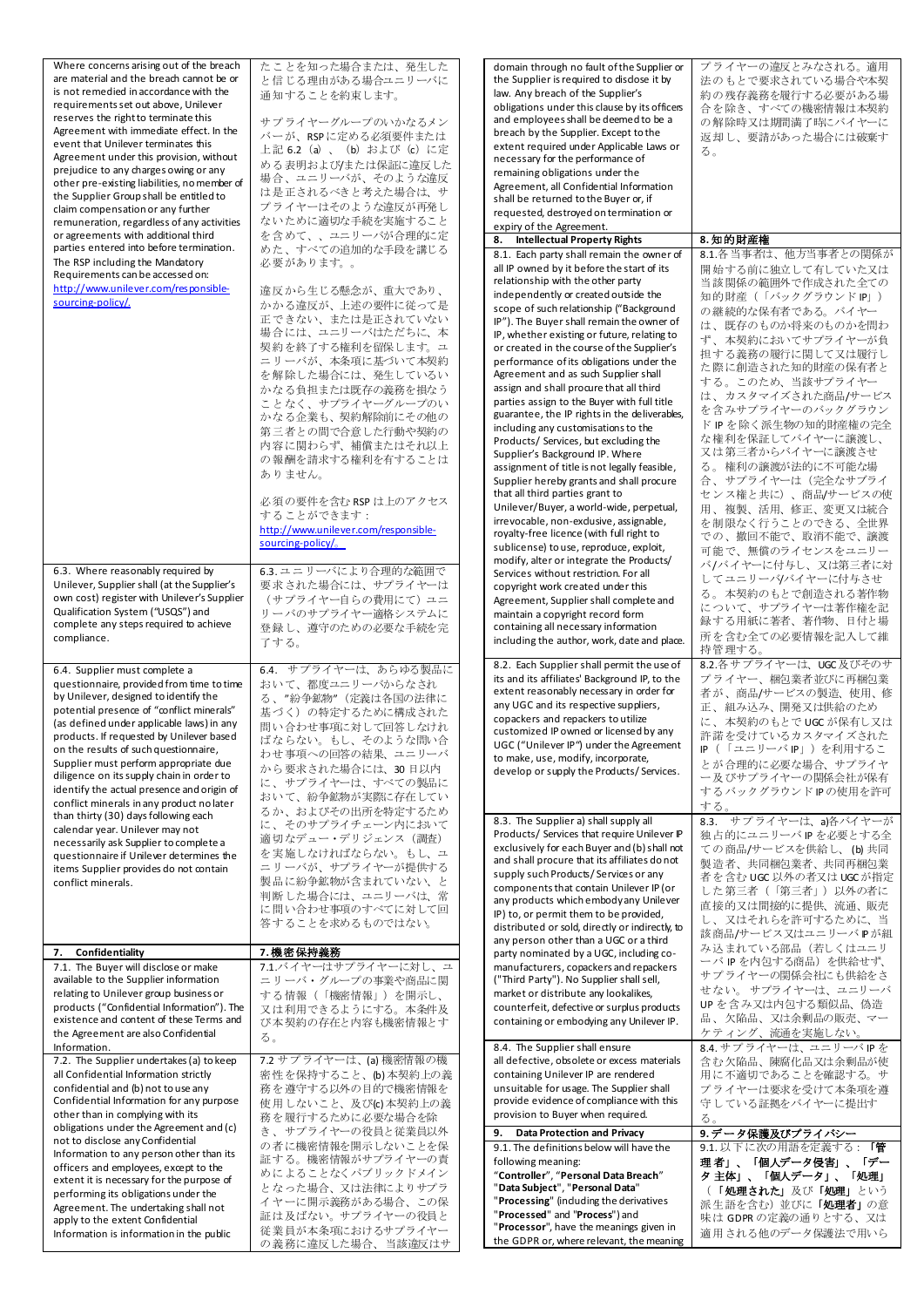| of the essentially equivalent terms in                                                                                                                                                                                                                                                                                                                                                                                                                                                                                                                                                                                                                                                                                                                                                                                                                                                                                                                                                          | れる用語と同等の意味を持つものとす                                                                                                                                                                                                                                                                                                                                                                                                                                                                                            |
|-------------------------------------------------------------------------------------------------------------------------------------------------------------------------------------------------------------------------------------------------------------------------------------------------------------------------------------------------------------------------------------------------------------------------------------------------------------------------------------------------------------------------------------------------------------------------------------------------------------------------------------------------------------------------------------------------------------------------------------------------------------------------------------------------------------------------------------------------------------------------------------------------------------------------------------------------------------------------------------------------|--------------------------------------------------------------------------------------------------------------------------------------------------------------------------------------------------------------------------------------------------------------------------------------------------------------------------------------------------------------------------------------------------------------------------------------------------------------------------------------------------------------|
| other applicable Data Protection Laws;<br>"Data Protection Laws" means any<br>applicable law relating to the Processing,<br>privacy, and use of Personal Data<br>including: (i) European Parliament<br>Regulation (EU) 2016/679 (the "GDPR");<br>(ii) any corresponding national laws or<br>regulations; (iii) the California Consumer<br>Privacy Act, Cal. Civ. Code §§ 1798.100 et<br>seq (the "CCPA"); and (iv) corresponding<br>guidance, codes or certification<br>mechanisms of the relevant regulatory<br>authority regarding such laws; "induding",<br>"includes" means "induding/includes<br>without limitation";<br>"UPD" means Personal Data provided or<br>made available to Supplier by (or collected<br>or created for) UGC or a Buyer in<br>connection with this Agreement.<br>9.2. Reference to laws includes<br>subordinate legislation and means that<br>law as amended or re-enacted from time                                                                               | る:<br>「データ保護法」とは、個人データの<br>処理、プライバシー、及び使用に関す<br>る、適用されるあらゆる法律を指し、<br>(i) 欧州議会規則 (EU) 2016/679<br>( <b>「GDPR」</b> ) ; (ii) あらゆる国内法<br>又は規制;(mì カリフォルニア州消費<br>者プライバシー法、カリフォルニア州<br>民法§§1798.100以下(「 <b>CCPA</b> 」);<br>及び(iv)規制当局が制定した、これらの<br>法律に関係する対応するガイダンス、<br>規則、認証制度がこれに含まれる。な<br>お「含んでいる」、「含む」とは、<br>「含んでいる又は含む」を指すが、こ<br>れらに限定されない。<br>「UPD」とは、本契約に関連して UGC<br>又はバイヤーがサプライヤーに提供し<br>た、又は利用できるようにした(又は<br>UGC/バイヤーのために収集、若しく<br>は作成した)個人データを指す。<br>9.2. 本契約において法律には、政省令<br>などの下位法令が含まれるものとし、           |
| to time.                                                                                                                                                                                                                                                                                                                                                                                                                                                                                                                                                                                                                                                                                                                                                                                                                                                                                                                                                                                        | 当該法律の改正法及び再制定法も含                                                                                                                                                                                                                                                                                                                                                                                                                                                                                             |
| 9.3. A reference to UGC in this dause<br>means UGC or the Buyer that is the<br>Controller of the relevant Personal Data<br>for the particular Processing.                                                                                                                                                                                                                                                                                                                                                                                                                                                                                                                                                                                                                                                                                                                                                                                                                                       | む。<br>9.3. 本条項において UGC とは、特定の<br>処理の対象となる個人データの処理者<br>である、UGC 又はバイヤーを指す。<br>9.4. 本サービスにおいて、サプライヤ                                                                                                                                                                                                                                                                                                                                                                                                             |
| 9.4. For the Services, the Supplier is a<br>Processor acting only on UGC's<br>documented instructions. The context for<br>and purposes of Processing UPD is the<br>Supplier's provision of the Services under<br>this Agreement. It will include all<br>Processing activities required to perform<br>the Services, will relate to various<br>categories of Personal Data (which may<br>include personal and contact details,<br>employment information, marketing<br>information, financial or payment details)<br>and will affect Data Subjects (which may<br>include UGC employees and staff,<br>customer and clients), as more particularly<br>recorded by the parties. No special<br>categories of Personal Data will be<br>Processed without UGC's prior written<br>approval. UPD shall be Processed for the<br>Agreement duration and following<br>termination or expiry as required to<br>comply with the deletion/return<br>obligations below.<br>9.5. The parties may, individually as | ーは UGC の指示書面のみに従い活動す<br>る 処 理者である。本契約に基づき本サ<br>ービスを提供するにあたり、UPDの処<br>理を実施する場合がある。UPD の処理<br>には、本サービスの履行に必要なあら<br>ゆる処理業務が含まれるものとし、当<br>該処理はさまざまなカテゴリーに属す<br>る個人データ(個人及び連絡先の詳細<br>情報、雇用情報、マーケティング情<br>報、財務又は支払いに関する詳細情報<br>が含まれる場合がある)に関連し、デ<br>ータ主体(UGCの従業員、スタッフ、<br>顧客、及びクライアントなど両当事者<br>がより詳細に定める項目が含まれる)<br>に影響を与える場合がある。UGC の書<br>面による事前承諾なく、いかなる個人<br>データも処理しないものとする。UPD<br>は本契約期間中に処理されるものとす<br>るが、必要な場合は、削除又は返却義<br>務を遵守することを条件に、本契約終<br>了又は満了後も引き続き UPD を処理す<br>ることができるものとする。<br>9.5. 両当事者は、それぞれが相手方の |
| separate Controllers, need to Process<br>Personal Data of each other's<br>representatives. The Supplier may also<br>Process UPD for the purposes of providing<br>the Services as a separate Controller in                                                                                                                                                                                                                                                                                                                                                                                                                                                                                                                                                                                                                                                                                                                                                                                       | 代表者の個人データを処理しなければ<br>ならない場合がある。また両当事者が<br>書面により同意した場合、サプライヤ<br>ーは個別の管理者として、本サービス                                                                                                                                                                                                                                                                                                                                                                                                                             |
| some respects, as agreed in writing by the                                                                                                                                                                                                                                                                                                                                                                                                                                                                                                                                                                                                                                                                                                                                                                                                                                                                                                                                                      | の提供を目的として、UPDを処理する<br>ことができる。                                                                                                                                                                                                                                                                                                                                                                                                                                                                                |
| parties.                                                                                                                                                                                                                                                                                                                                                                                                                                                                                                                                                                                                                                                                                                                                                                                                                                                                                                                                                                                        |                                                                                                                                                                                                                                                                                                                                                                                                                                                                                                              |
| 9.6. The Supplier will only Process UPD in<br>accordance with this Agreement as<br>necessary to provide the Services to UGC.                                                                                                                                                                                                                                                                                                                                                                                                                                                                                                                                                                                                                                                                                                                                                                                                                                                                    | 9.6. 本サービスを UGC に提供する必要<br>がある場合、サプライヤーは本契約を<br>遵守する場合に限り UPD を処理するも<br>のとする。                                                                                                                                                                                                                                                                                                                                                                                                                                |
| 9.7. The Supplier shall: (i) comply with and<br>Process all UPD in accordance with<br>applicable Data Protection Laws; (ii) co-<br>operate and assist UGC with any data<br>protection impact assessments and<br>consultations with (or notifications to) or<br>responding to questions from or<br>investigations by regulators or supervisory<br>authorities; and (iii) promptly inform UGC<br>if any of its instructions infringe Data<br>Protection Laws.                                                                                                                                                                                                                                                                                                                                                                                                                                                                                                                                     | 9.7. サプライヤーは (i) 適用されるデ<br>ータ保護法を遵守し、同法に従いすべ<br>ての UPDを処理するものとする、<br>(ii) データ保護影響評価の実施や規制<br>当局若しくは監督当局 (に対する相談<br>または通知)からの質問、照会に回答<br>する、又は当該当局の査察に対応する<br>にあたり、UGCに協力し UGC をサポー<br>トするものとする、並びに (iii) UGC<br>からの指示がデータ保護法に抵触する<br>場合、速やかにUGCに通知するものと<br>する。                                                                                                                                                                                                                                               |
| 9.8. Where the CCPA applies, the Parties                                                                                                                                                                                                                                                                                                                                                                                                                                                                                                                                                                                                                                                                                                                                                                                                                                                                                                                                                        | 9.8. CCPA が 適用される場合、両当事者                                                                                                                                                                                                                                                                                                                                                                                                                                                                                     |
| acknowledge and agree that (a) the<br>Supplier shall act as a "Service Provider,"<br>as such term is defined in the CCPA, and<br>shall collect, access, maintain, use, process<br>and transfer UPD solely for the purpose of<br>performing the Supplier's obligations<br>under this Agreement for or on behalf of<br>Company and for no commercial purpose                                                                                                                                                                                                                                                                                                                                                                                                                                                                                                                                                                                                                                      | は以下を了承する。(a) CCPAの用語<br>の定義の通り「サービスプロバイダ<br>ー」としてサプライヤーが機能するも<br>のとする。またサプライヤーは、会社<br>のため若しくは会社の代理として、本<br>契約上の自己の義務を履行することの<br>みを目的とし、UPD を収集、評価、維                                                                                                                                                                                                                                                                                                                                                          |

| other than the performance of such<br>obligations; (b)the Supplier shall not sell,<br>disclose, release, transfer, make available<br>or otherwise communicate any UPD to any<br>third party without the prior written<br>consent of UGC, other than disclosures (i)<br>to a sub-contractor for a business purpose<br>pursuant to a written agreement to<br>protect UPD in the same manner as<br>provided herein, (ii) to a third party as<br>necessary to comply with applicable laws,<br>or (iii) as otherwise permitted by the<br>CCPA.                             | 持、使用、処理、および移転するもの<br>とするものとし、当該義務の履行を除<br>く商業目的で行ってはならない、<br>(b)<br>UGC の書面による事前承諾なく、サプ<br>ライヤーはいかなる第三者に対しても<br>UPD を一切販売、開示、発表、移転、<br>利用可能、又は伝達してはならない。<br>ただし(i)本契約中に定められたのと<br>同等の方法で UPD を保護することを定<br>めた同意文書に従い、業務目的で下請<br>け業者に対し開示する場合、(ii)適用<br>される法律を遵守するうえで第三者へ<br>の開示が求められる場合、又は (iii)<br>CCPAで開示が許される場合はその限り<br>ではない。 |
|-----------------------------------------------------------------------------------------------------------------------------------------------------------------------------------------------------------------------------------------------------------------------------------------------------------------------------------------------------------------------------------------------------------------------------------------------------------------------------------------------------------------------------------------------------------------------|---------------------------------------------------------------------------------------------------------------------------------------------------------------------------------------------------------------------------------------------------------------------------------------------------------------------------------|
| 9.9. The Supplier shall ensure that its<br>personnel are subject to an appropriate<br>contractual or statutory duty of<br>confidentiality in relation to the UPD.                                                                                                                                                                                                                                                                                                                                                                                                     | 9.9. サプライヤーは、自己の従業員に<br>対し、UPD に関する契約上又は法律上<br>の守秘義務を遵守させるものとする。                                                                                                                                                                                                                                                                |
| 9.10. Supplier personnel shall cease<br>Processing UPD when it is no longer<br>necessary to do so to provide the Services<br>or earlier within 15 business days of UGC's<br>instruction to dosounless it is subject to a<br>legal obligation to retain the UPD. At<br>UGC's option, the Supplier shall securely<br>delete or return that data and shall certify<br>to UGC in writing that it (induding its<br>group companies) and each subcontractor<br>has done so.                                                                                                 | 9.10. 本サービスを提供するうえで UPD<br>の処理が不要となった時点、又はUGC<br>が UPDの処理の中止を指示してから 15<br>営業日以内に、サプライヤーは UPDの<br>処理を中止するものとする。ただし<br>UPDの保持が法的義務の対象となる場<br>合はその限りではない。UGC の選択に<br>従い、サプライヤーは当該データを完<br>全消去する、又は返却するものとし、<br>サプライヤー (そのグループ会社を含<br>む) 及び各下請け業者が当該消去又は<br>返却を完了したことを UGC に対し書面<br>で証明するものとする。                                     |
| 9.11. If the Supplier receives any<br>complaints, claims or requests in relation<br>to Processing of UPD (particularly those<br>relating to the exercise of Data Subject<br>rights), it shall, without undue delay,<br>forward such to UGC and cooperate and<br>assist UGC with responding to such as<br>directed by UGC.                                                                                                                                                                                                                                             | 9.11. サプライヤーが UPD の処理につい<br>て苦情、請求又は要請(特にデータ主<br>体の権利行使に関する内容)を受けた<br>場合、サプライヤーは遅滞なく UGC に<br>かかる情報を通知し、UGCの指示に従<br>いこれらに対応するにあたり、UGCに<br>協力し UGCをサポートするものとす<br>る。                                                                                                                                                              |
| 9.12. The Supplier warrants it has<br>implemented and shall maintain<br>appropriate technical and organisational<br>measures to protect UPD against a<br>Personal Data Breach, which shall at all<br>times satisfy, at a minimum, the standards<br>required by Data Protection Laws.                                                                                                                                                                                                                                                                                  | 9.12. サプライヤーは、個人データ侵害<br>から UPDを保護するために必要な技術<br>的及び体系的な対策を講じていること<br>を保証し、当該対策を維持するものと<br>する。なお当該対策は常にデータ保護<br>法で定められた基準を最低限満足する<br>ものとする。                                                                                                                                                                                      |
| 9.13. If the Supplier becomes aware of any<br>Personal Data Breach, it shall without<br>undue delay (and in any event within 24<br>hours) notify UGC, investigate the<br>Personal Data Breach, remediate/mitigate<br>any damage and prevent re-occurrence<br>(providing UGC with detailed related<br>information throughout), and cooperate in<br>informing the relevant supervisory<br>authorities or affected Data Subjects.                                                                                                                                        | 9.13. サプライヤーが個人データ侵害に<br>気づいた場合、直ちに(いかなる場合<br>も 24 時間以内に)UGC に通知し、個人<br>データ侵害について調査し、あらゆる<br>損害を回復又は軽減し、再発を防止す<br>るものとし(その間、詳細な関連情報<br>を UGC に提供する)、所管の監督当局<br>又は被害を受けたデータ主体への情報<br>提供に協力するものとする。                                                                                                                               |
| 9.14. The Supplier may appoint sub-<br>processors or allow its group companies to<br>Process UPD. The Supplier shall notify UGC<br>before the appointment of a new or<br>replacement sub-processor and shall<br>provide UGC with a reasonable period of<br>time to object to the appointment or<br>replacement of any such sub-processor.<br>The Supplier shall use its reasonable<br>endeavours to respond to any objection<br>raised by UGC induding, if UGC's objection<br>cannot be adequately addressed, the<br>appointment of an alternative sub-<br>processor. | 9.14. サプライヤーは複数の処理者を指<br>名する、又は自己のグループ会社に<br>UPDの処理をさせることができる。サ<br>プライヤーは処理者を新たに指名す<br>る、又は変更する場合、事前に UGCに<br>通知するものとし、当該処理者の指名<br>または変更に異議を唱える合理的な機<br>会を UGC に提供するものとする。UGC<br>が異議を唱えた場合、サプライヤーは<br>合理的な努力を払いこれに対応するも<br>のとする。なおUGCの反対に十分に対<br>応できない場合は、別の処理者を指名<br>する。                                                       |
| 9.15. Supplier shall ensure subcontractors<br>are contractually bound to the same<br>obligations as contained in this Agreement<br>and shall remain fully liable to UGC for a<br>subcontractor's performance, as well as<br>for any of its acts or omissions relating to<br>its Processing of Personal Data.                                                                                                                                                                                                                                                          | 9.15. サプライヤーは本契約に規定する<br>と同等の義務を再委託先に課すものと<br>し、再委託先の業務遂行能力、及び個<br>人データの処理に関する再委託先のあ<br>らゆる作為又は不作為については、サ<br>プライヤーが UGC に対し引き続き連帯<br>して責任を負うものとする。                                                                                                                                                                              |
| 9.16. The Supplier (or any subcontractor)<br>shall only transfer UPD from the UK/EEA<br>to a country outside the EEA or an<br>international organisation where such<br>transfer has been approved in writing by<br>UGC, is subject to appropriate safeguards,<br>and otherwise complies with Data<br>Protection Laws.                                                                                                                                                                                                                                                 | 9.16. サプライヤー (又はいずれかの下<br>請け業者)が、イギリス(UK)又は欧<br>州経済領域(EEA)から EEA域外の国、<br>又は国際機関にUPDを移転する場合、<br>UGCが当該移転を書面により承諾し、<br>移転先で安全対策が適宜講じられ、デ<br>ータ保護法を遵守している場合に限り                                                                                                                                                                     |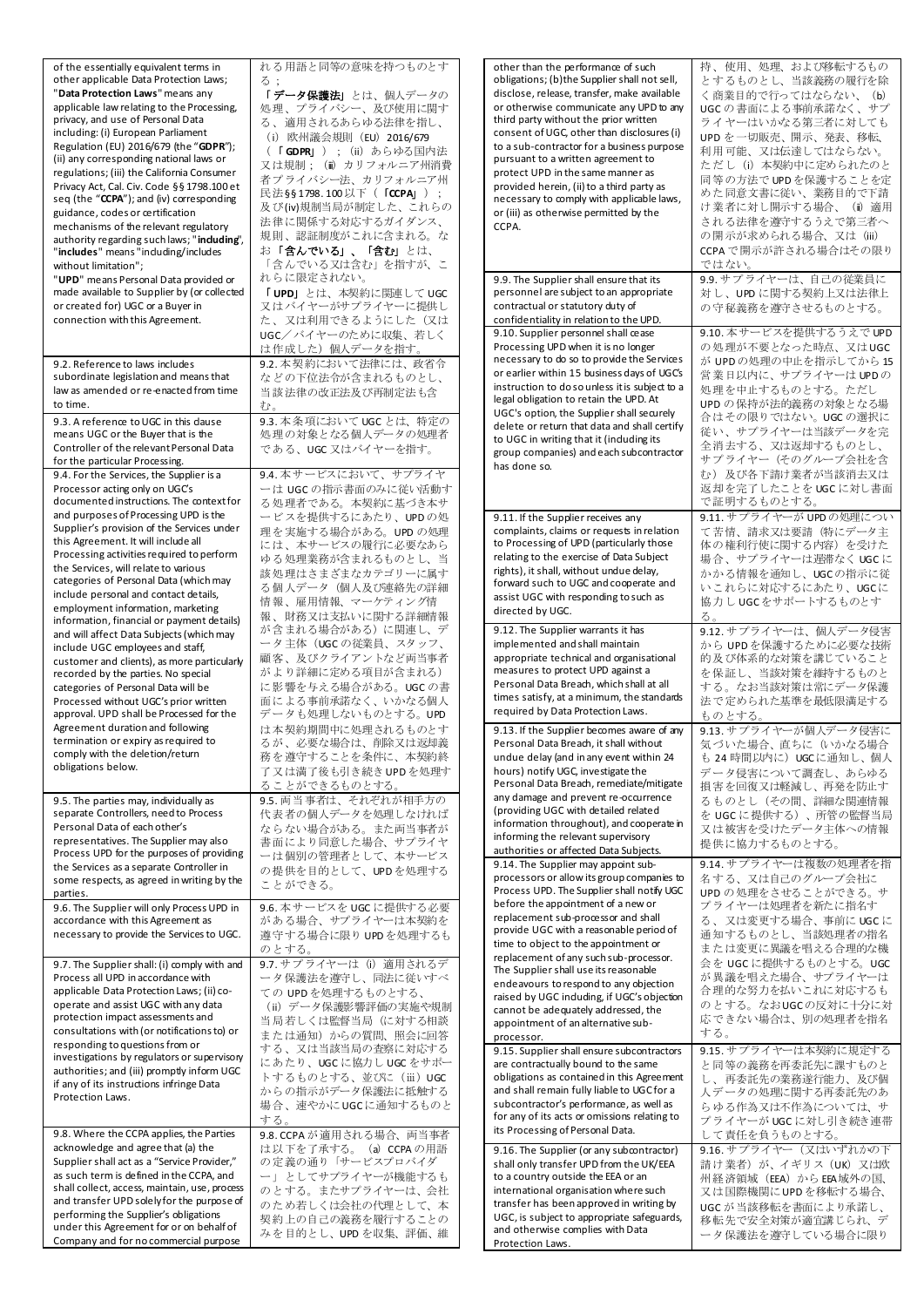| 9.17. The Supplier shall maintain complete                                            | 移転するものとする。<br>9.17. サプライヤーは本条を遵守してい         | where any invoiced and undisputed sums<br>due under such PO, remain unpaid for a         | が 30日以内に支払わなければ当該 PO<br>を終了することを記載した通知を30日     |
|---------------------------------------------------------------------------------------|---------------------------------------------|------------------------------------------------------------------------------------------|------------------------------------------------|
| and accurate records and information to                                               | ることの証として、正確で不備のない                           | period of 60 days after the applicable due                                               | 前に送付することにより、当該個別PO                             |
| demonstrate its compliance with this                                                  | 記録及び情報を維持し(要請に応じて                           | date provided such notice states that a                                                  | を終了することができる。                                   |
| clause 9 (promptly providing these to UGC                                             | 当該記録及び情報を UGC に速やかに提                        | failure to pay within 30 days will result in<br>the termination of that PO.              |                                                |
| on request) and allow for audits by UGC or<br>its designated representatives.         | 供する)、UGC 又はその指定する者が                         | 11.4. Expiry or termination of the                                                       | 11.4. 本契約 (の全部又は一部)の期間                         |
|                                                                                       | 実施する監査での当該記録及び情報の<br>使用を許可するものとする。          | Agreement (in whole or part) shall not                                                   | 経過又は解除による終了は、第14                               |
| 10. Records, Business Continuity                                                      | 10. 記録、事業継続                                 | affect clauses 1.4, 3.3, 3.4, 3.5, 3.6, 5, 7, 8,                                         | 条、第3.3条、第3.4条、第3.5条、第                          |
|                                                                                       |                                             | 9.1, 10.4, 11, 12 Annex A 2 or any clause<br>expressed or designed to survive expiry or  | 3.6 条、第5条、第7条、第8条、第<br>9.1 条、第10.4 条、第11 条、第12 |
| 10.1. The Supplier shall keep appropriate                                             | 10.1. サプライヤーは、適切な記録(本                       | termination.                                                                             | 条、付属書類A2、又は期間経過又は解                             |
| records (including in respect of ingredients,                                         | 製品の原料、部品および品質管理に関                           |                                                                                          | 除後 も存続することが明示又は意図さ                             |
| components and quality control of<br>Products) for no less than: 5 years; or 7        | するものを含む)を5年以上、財務情                           |                                                                                          | れている条項に影響を与えない。                                |
| years for financial information. The                                                  | 報の場合は 7 年以上、保管するものと<br>する。サプライヤーは、合理的な通知    | 12. Miscellaneous                                                                        | 12.その他                                         |
| Supplier shall at all times upon reasonable                                           | ある場合はいつでもバイヤーに対し                            | 12.1. References to "Unilever" or<br>"Unilever group" mean Unilever PLC,                 | 12.1. 「ユニリーバ」や「ユニリーバ・<br>グループ」という言及は、Unilever  |
| notice, allow the Buyer to enter, access,<br>inspect and audit (i) all information,   | て、(i)本製品/本サービスに関係す                          | Unilever N.V. and any company or                                                         | PLC、Unilever N.V. 及び随時、直接的若                    |
| documentation and records related to the                                              | るすべての情報、ドキュメンテーショ                           | partnership from time to time in which                                                   | しくは間接的に、又は直接的且つ間接                              |
| Products/ Services, and (ii) the location,                                            | ンおよび記録、ならびに(m)本製品/<br>本サービスの準備、製造、包装、保      | either or both directly or indirectly owns<br>or controls the voting rights attached to  | 的に、普通株式の発行済株式総数の議                              |
| equipment, stocks, methods used and                                                   | 管、取扱および供給において使用され                           | not less than 50% of the issued ordinary                                                 | 決権の50%以上を保有若しくは支配す<br>る、若しくは取締役会の過半数を選任        |
| performance by the Supplier in the<br>preparation, manufacture, packaging,            | る場所、装備、在庫、方法およびサプ                           | share capital, or controls directly or                                                   | することを直接的又は間接的に支配す                              |
| storage, handling and supply of the                                                   | ライヤーによる履行を調査および監査                           | indirectly the appointment of a majority of                                              | る会社または組合を意味する。                                 |
| Products/ Services.                                                                   | するために、立入ること、アクセスす<br>ることを許可するものとする。         | the board.<br>12.2. The Buyer may assign the Agreement                                   | 12.2. バイヤーは本契約の一部又は全部                          |
|                                                                                       |                                             | in part or in full to another UGC or, in the                                             | を他のUGC若しくは本契約に関連する                             |
| 10.2. The Supplier shall reliably back up all                                         | 10.2. サプライヤーは、本製品/本サー                       | event of an acquisition of Buyer's business                                              | バイヤーの事業が買収された場合には                              |
| data provided, used or generated in                                                   | ビスに関連して提供・使用された、ま                           | to which the Agreement relates, to the<br>purchaser of such business. Otherwise, no      | 当該事業の買主に譲渡することができ<br>る。そのほかの場合には、いずれの当         |
| connection with the Products/Services<br>(with respect to electronic data, in         | たは発生したすべてのデータに関し、<br>確実にバックアップを取る(電子デー      | party shall without the prior written                                                    | 事者も、もう一方の当事者から予め書                              |
| encrypted form of no less than 256 bit key                                            | タに関しては、256ビット鍵強度以上の                         | consent of the other assign (including by                                                | 面による同意を得ずに、本契約の全部                              |
| strength) and shall otherwise establish and                                           | 暗号化形式でバックアップを取る)も                           | operation of law) or otherwise dispose of<br>the Agreement in whole or part or           | 又は一部の譲渡(法の適用も含む。)                              |
| maintain adequate organisational and<br>technical safeguards against<br>the           | のとし、その他、サプライヤーの保有                           | subcontract any duties or obligations                                                    | 又は処分を実施せず、本契約における<br>義務や債務を第三者に再委託してはな         |
| destruction, theft, use, disclosure or loss of                                        | または管理において、当該データの破<br>壊、窃盗、使用、開示または損失に対      | under the Agreement to any third party.                                                  | らない。                                           |
| such data in the possession or control of<br>the Supplier.                            | し、適切な組織上および技術的な保護                           | 12.3. In respect of any payment to the                                                   | 12.3. サプライヤーへの支払について、                          |
|                                                                                       | 策を構築・維持するものとする。                             | Supplier, the Buyer may at any time,                                                     | バイヤーはサプライヤーに通知せず                               |
|                                                                                       |                                             | without notice to the Supplier, deduct or<br>set off any sum payable by the Supplier to  | に、適宜、サプライヤーがバイヤーに<br>負担する債務の金額を控除又は相殺す         |
| 10.3. The Supplier must manage the                                                    | 10.3. セキュリティの脆弱性を特定し解                       | the Buyer.                                                                               | ることができる。                                       |
| security of their systems with respect to                                             | 決する、及びシステム又はデータへの                           | 12.4. No delay or failure to exercise by any                                             | 12.4 当事者が本契約における権利、                            |
|                                                                                       |                                             | party any of its rights, powers or remedies                                              | 権限、又は救済措置を行使しない又は                              |
| identifying and resolving security                                                    | アクセスを認定者に限定するため、サ                           |                                                                                          |                                                |
| weaknesses and limiting access to                                                     | プライヤーは自己のシステムのセキュ                           | under or in connection with the<br>Agreement shall operate as a waiver of                | 行使が遅れた場合であっても、当該権                              |
| systems/data to authorised individuals.                                               | リティ管理を実施するものとする。                            | that right, power or remedy. No                                                          | 利、権限又は救済措置を放棄したもの<br>と取り扱われない。本契約の部分の修         |
|                                                                                       |                                             | amendment or variation to any part of the                                                | 正や変更、又は権利、権限若しくは救                              |
| 11. Term and Termination<br>11.1. The Agreement shall apply until the                 | 11. 契約期間と契約終了<br>11.1. 本契約は、全ての該当期間が経過      | Agreement or any waiver or release of any<br>right, power or remedy of a party shall be  | 済措置の放棄や譲渡は、各当事者が書                              |
| expiry or termination of all relevant                                                 | 若しくは解除されるまで、又は本契約                           | of any effect unless it is agreed in writing                                             | 面 (電子メールは除く) で合意した場<br>合を除き効力を有さない。            |
| periods or fulfilment of relevant volumes                                             | において指定された該当数量の納品に                           | (excluding email) by each party.<br>12.5. The Supplier is an independent                 | 12.5. サプライヤーは商品/サービスを供                         |
| specified in any part of the Agreement.<br>11.2. The Agreement may be terminated      | 至るまで適用される。<br>11.2. バイヤーは、罰則、追加の義務又         | contractor engaged by the Buyer to supply                                                | 給するためにバイヤーが手配した独立                              |
| earlier in whole or part by the Buyer                                                 | は責任を負うことなく、本契約の一部                           | the Products/ Services. Nothing in the                                                   | の契約当事者である。本契約により、                              |
| without any penalty or further obligation                                             | 又は全部を以下の方法により終了させ                           | Agreement shall make the Supplier the<br>legal representative or agent of (or be in      | サプライヤーがバイヤーの法的な代表<br>者や代理人となることはない(又はパ         |
| or liability:                                                                         | ることができる。                                    | partnership with) the Buyer nor shall any                                                | ートナーシップを組むこともない)。                              |
| on 10 days' written notice in the<br>a)<br>event of material breach of this           | a) サプライヤーが、本契約について<br>重大な違反を犯した場合、又は過去3     | of them have the right or authority to<br>assume, create or incur any liability or       | また、明示又は黙示に、バイヤーに対                              |
| Agreement by the Supplier or breach                                                   | ヶ月間にバイヤーが提示した PO総数の                         | obligation of any kind, express or implied,                                              | して、バイヤーの名において、又はバ                              |
| by the Supplier of more than 20% of<br>the number of POs submitted by the             | 20%超の POにおいて違反した場合、10                       | against, in the name of or on behalf of, the                                             | イヤーを代理して、あらゆる種類の責<br>任や義務の引受、設定又は発生を行う         |
| Buyer in any preceding 3 month                                                        | 日の猶予をもって書面で通知する。                            | Buyer.                                                                                   | 権利や権限を有することもない。                                |
| period;                                                                               |                                             | 12.6. The Supplier is and remains                                                        | 12.6 サプライヤーはその従業員、下                            |
| on no less than 7 days' written notice<br>b)<br>where there is material or deliberate | b) 第 6.1 について重大、故意若しくは<br>永続的な非遵守がある場合、又はサプ | responsible for its employees,<br>subcontractors, agents and                             | 請業者、代理人、及び代表者に対し<br>て、現在及び将来において責任を負           |
| or persistent non-compliance with                                                     | ライヤーが第 6.3(c)条に違反する場合、                      | representatives. The Supplier is not                                                     | う。サプライヤーは、本契約に基づい                              |
| clause 6.1;                                                                           | 7日以上の猶予をもって書面で通知す                           | relieved of liability for and no obligations<br>in relation to these persons pass to the | てこれらの人員に関する責任から解放                              |
| on giving notice in the event of a<br>C)                                              | る。<br>c) サプライヤーに影響を与える不可抗                   | Buyer or any UGC as a result of the                                                      | されることはなく、義務がバイヤーや<br>UGCに承継されることもない。           |
| Force Majeure Event affecting the                                                     | 力事由が10日を超えて継続する場合、                          | Agreement.                                                                               |                                                |
| Supplier which continues for more                                                     | 通知する。                                       | 12.7. Supplier hereby transfers, conveys<br>and assigns to Buyer all right, title and    | 12.7. サプライヤーは、バイヤーに対<br>し、過去、現在、将来にサプライヤー      |
| than 10 days;<br>for convenience on 30 days' written<br>d)                            | d) 便宜上30日間の猶予を持って書面で                        | interest in and to all claims and/or causes                                              | がバイヤーに供給する品物をサプライ                              |
| notice (subject to mandatory local                                                    | 通知する(現地法が長期の通知期間を                           | of action that Supplier may have under the<br>antitrust or competition laws of any       | ヤーが購入することから生じて又は関                              |
| laws requiring a longer notice<br>period); or                                         | 要求する場合)、又は                                  | applicable jurisdiction arising out of or                                                | 連して、サプライヤーが適用される管<br>轄の独占禁止法や競争法のもとで請求         |
| immediately or at a later specified<br>e)                                             | e) サプライヤーが支払不能となった場                         | relating to Supplier's purchases of any                                                  | や訴訟を申し立てる場合、そのような                              |
| date if the Supplier becomes                                                          | 合、又は管財下に入った場合、又は支                           | item that was, is or will be supplied by<br>Supplier to Buyer. Upon request by Buyer,    | 請求や訴訟の全てにおけるあらゆる権                              |
| insolvent or enters into<br>administration or is unable to pay its                    | 払期日に債務を支払うことができない<br>場合、又は前述のいずれか又は同様の      | Supplier shall promptly execute                                                          | 利、所有権及び利益を承継、移転及び<br>譲渡する。 バイヤーの要請に応じて、        |
| debts as they fall due or threatens to                                                | 状態になる恐れがある場合、直ちに又                           | assignments of claims or causes of action<br>to evidence the foregoing assignment.       | サプライヤーはすみやかに請求権や訴                              |
| do any of the foregoing or the<br>equivalent.                                         | は後で指定された日付。                                 |                                                                                          | 訟の承継を実施して前述の承継の証拠                              |
| 11.3. Any individual PO under this                                                    | 11.3. 本契約に基づく POの請求確定金                      | 12.8. No one other than a party to the                                                   | とする。<br>12.8. 本契約の便益を受ける本契約の当                  |
| Agreement may be terminated earlier by<br>the Supplier on giving 30 days' notice      | 額の総額が、当該支払日後60日間未払<br>いである場合、サプライヤーは、金額     | Agreement, their successors and<br>permitted assignees and UGCs upon                     | 事者、その承継人、許諾を受けた譲受                              |